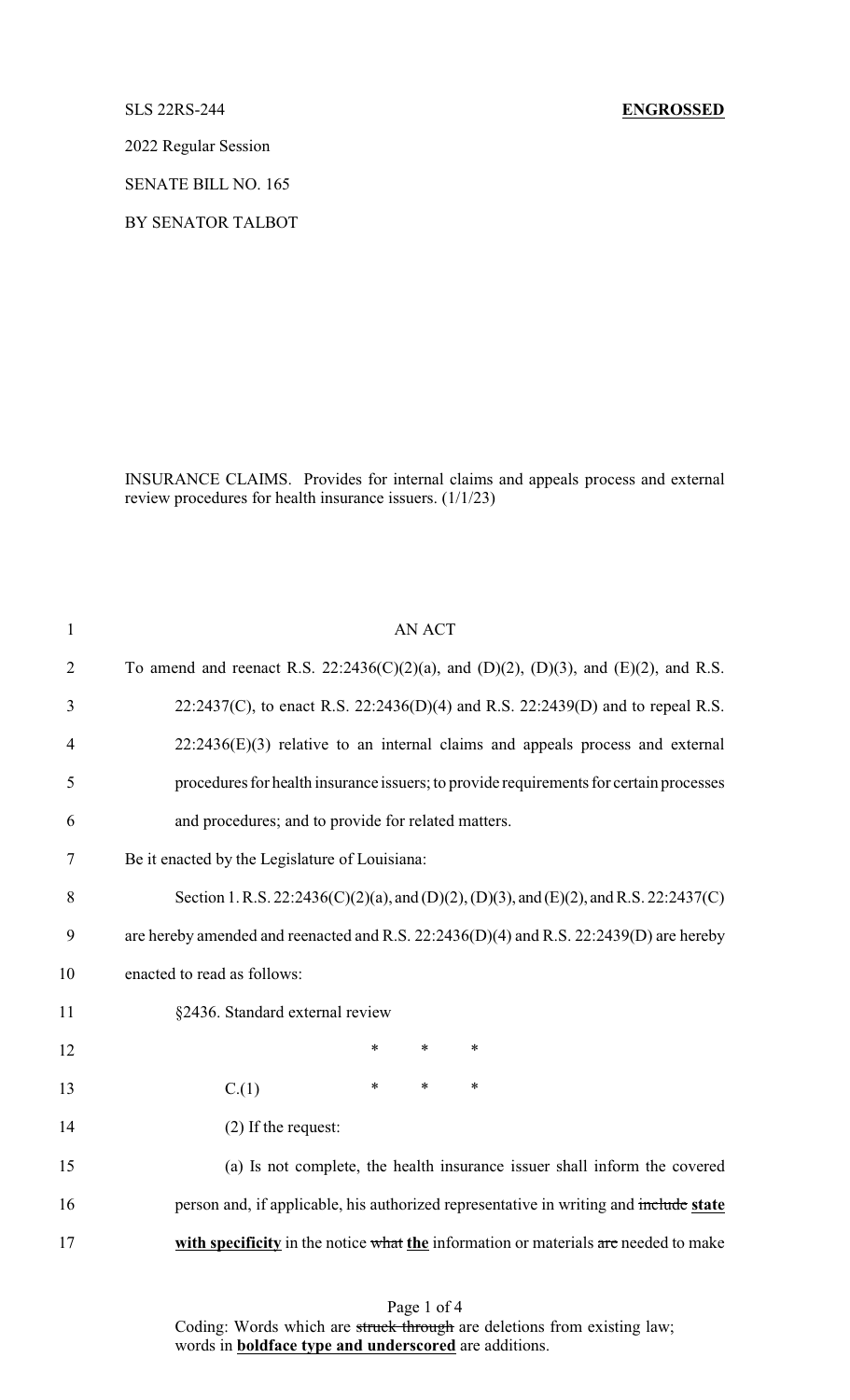2 D.(1) \* \* \*

 (2) **A health insurance issuer shall notify the commissioner in a manner prescribed by the department, if a request is determined not complete pursuant to Subsection C of this Section, and the notice shall state with specificity the information or materials needed to make the request complete. If a form required by a health insurance issuer has not been completed, the health insurance issuer shall include in the notice a copy of the form, and copies of any materials submitted by the covered person or, if applicable, his authorized representative that could reasonably be interpreted as pertaining to the same subject matter or purpose of the form.**

 **(3)**In reachinga decision, the assigned independent review organization shall not be bound by any decisions or conclusions reached during the health insurance issuer's internal claims and appeals process as provided pursuant to R.S. 22:2401.

 (3)**(4)** The commissioner shall include in the notice provided to the covered person and, if applicable, his authorized representative a statement that the covered person or his authorized representative may submit in writing to the assigned independent review organization, within five business days following the date of receipt of the notice provided pursuant to Subparagraph (1)(b) of this Subsection, additional information that the independent review organization shall consider when conducting the external review. The independent review organization shall be authorized but not required to accept and consider additional information submitted after five business days.

24 E.(1) \* \* \*

 (2)**(a)** Except as provided in Paragraph (3) of this Subsection, failure by the health insurance issuer or its utilization review organization **If a health insurance issuer or its utilization review organization fails** to provide the documents and information within the time frame specified in Paragraph (1) of this Subsection**, the assigned independent review organization may terminate the external review**

> Page 2 of 4 Coding: Words which are struck through are deletions from existing law; words in **boldface type and underscored** are additions.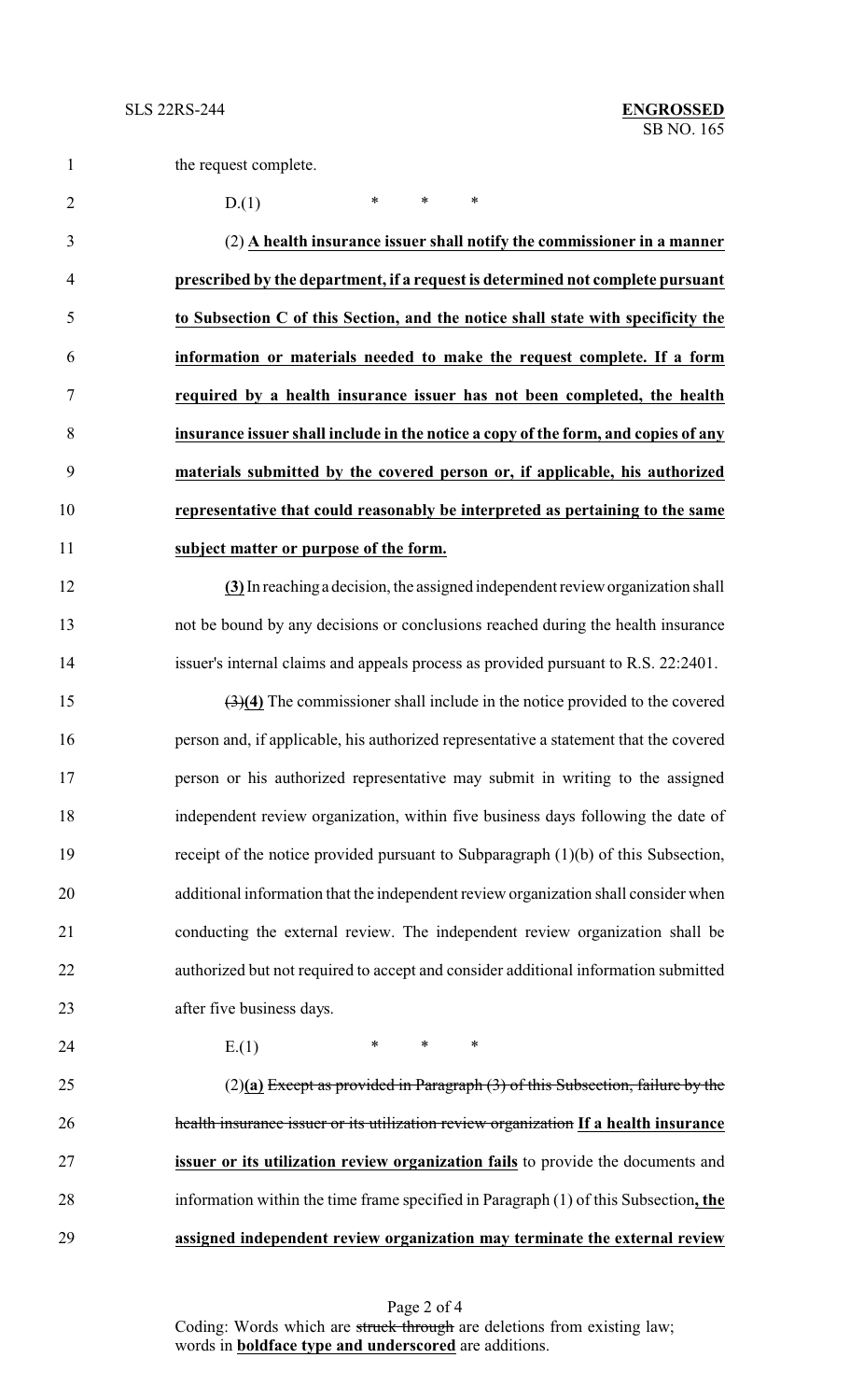| $\mathbf{1}$   | process and make a decision to reverse the adverse determination or the final          |
|----------------|----------------------------------------------------------------------------------------|
| $\overline{2}$ | adverse determination. shall not delay the conduct of the external review.             |
| 3              | (b) Within one business day after making the decision under                            |
| $\overline{4}$ | Subparagraph (a) of this Paragraph, the independent review organization shall          |
| 5              | notify the covered person in writing, if applicable, his authorized representative,    |
| 6              | the health insurance issuer, and the commissioner.                                     |
| 7              | $\ast$<br>$\ast$<br>$\ast$                                                             |
| 8              | §2437. Expedited external review                                                       |
| 9              | *<br>$\ast$<br>$\ast$                                                                  |
| 10             | $C(\underline{1})$ Upon receipt of the notice from the commissioner of the name of the |
| 11             | independent review organization assigned to conduct the expedited external review      |
| 12             | pursuant to Paragraph $(B)(4)$ of this Section, the health insurance issuer or its     |
| 13             | designee utilization review organization shall provide or transmit all necessary       |
| 14             | documents and information considered in making the adverse determination or final      |
| 15             | adverse determination to the assigned independent review organization                  |
| 16             | electronically, by telephone or facsimile, or by any other available expeditious       |
| 17             | method.                                                                                |
| 18             | (2) Any information required by Subparagraph (1) of this Paragraph                     |
| 19             | and not received from a health insurance issuer as expeditiously as is necessary       |
| 20             | for consideration in reaching a decision required in Paragraph E of this Section,      |
| 21             | shall be presumed to include the information that is the most favorable to a           |
| 22             | covered person in reaching a decision required in Paragraph E of this Section.         |
| 23             | $\ast$<br>$\ast$<br>∗                                                                  |
| 24             | §2439. Binding nature of external review decision                                      |
| 25             | *<br>$\ast$<br>∗                                                                       |
| 26             | D. A health insurance issuer shall not deny coverage of a claim regarding              |
| 27             | an external review decision rendered in favor of coverage based on any reason          |
| 28             | that was subject to an external review had the reason been raised prior to the         |
| 29             | request for external review.                                                           |